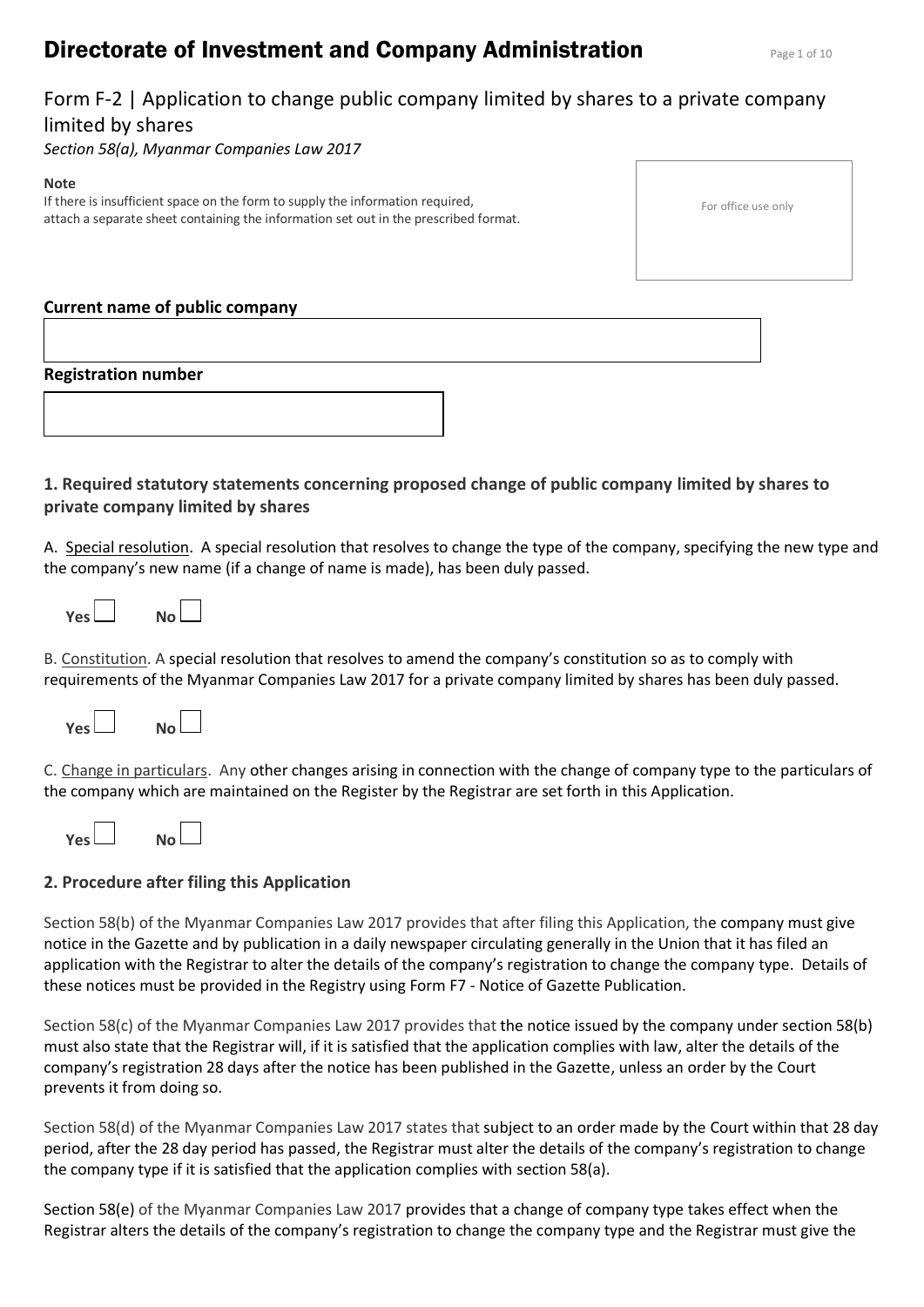Application to change public company limited by shares to a private company limited by shares (continued)  $P_{\text{BEC 2 of 10}}$ 

company a new certificate of registration after it alters the details of the company in the register. The company's name is the name specified in the new certificate of registration issued by the Registrar.

#### **3. Proposed new name of company**

*Note: must have "Limited" or "Ltd." as the last word of its name* **Proposed name of company in English (required)** 

#### **Proposed name of company in Myanmar language (optional)**

If the proposed name of company is identical to, or closely resembles, the name of a company which is already registered, the name can only be used if the other company is in the course of being dissolved and a copy of the dissolving company's consent is attached to this Application, if applicable.

#### **4. Upon the change the company will be a foreign company:** The Mes

*A "foreign company" means a company incorporated in the Union in which an overseas corporation or other foreign person (or combination of them) owns or controls, directly or indirectly, an ownership interest of more than thirty-five per cent.*

#### **5. Upon the change the company will be a small company:**  $Y^{\text{e}}$  **and**  $Y^{\text{e}}$  **and**  $Y^{\text{e}}$  **and**  $Y^{\text{e}}$

*A "small company" means a company, other than a public company or subsidiary of a public company, which satisfies the following conditions:* 

*(a) it and its subsidiaries have no more than 30 employees (or such other number as may be prescribed under this Law); and*

*(b) it and its subsidiaries had annual revenue in the prior financial year of less than 50,000,000 Kyats in aggregate (or such other amount as may be prescribed under this Law).*

## **6. Name, address and other information for each director**

#### *By signing this Application, the company affirms that the persons named below are the directors of the company. The company attests that each person named as a director has consented in writing to act in this capacity.*

*Notes 1) The company must hold evidence of each director's written consent with the company records.*

- *2) At least one director must be ordinarily resident in the Union.*
- *3) You must provide the name and address for each director in English. You may also provide the name in Myanmar language. 4) If there are more than 3 directors please submit additional pages with this Application that contain the*
- *required information.*

*5) A copy of each director's national registration card (N.R.C) for Myanmar citizens and passport for foreign citizens must be attached to this Application.* 

## **A. First director**

#### **Full name in English (required)**

**Former name of this person, if applicable, in English** 

**Full name in Myanmar (optional)**

**Former name of this person, if applicable, in Myanmar language (optional)**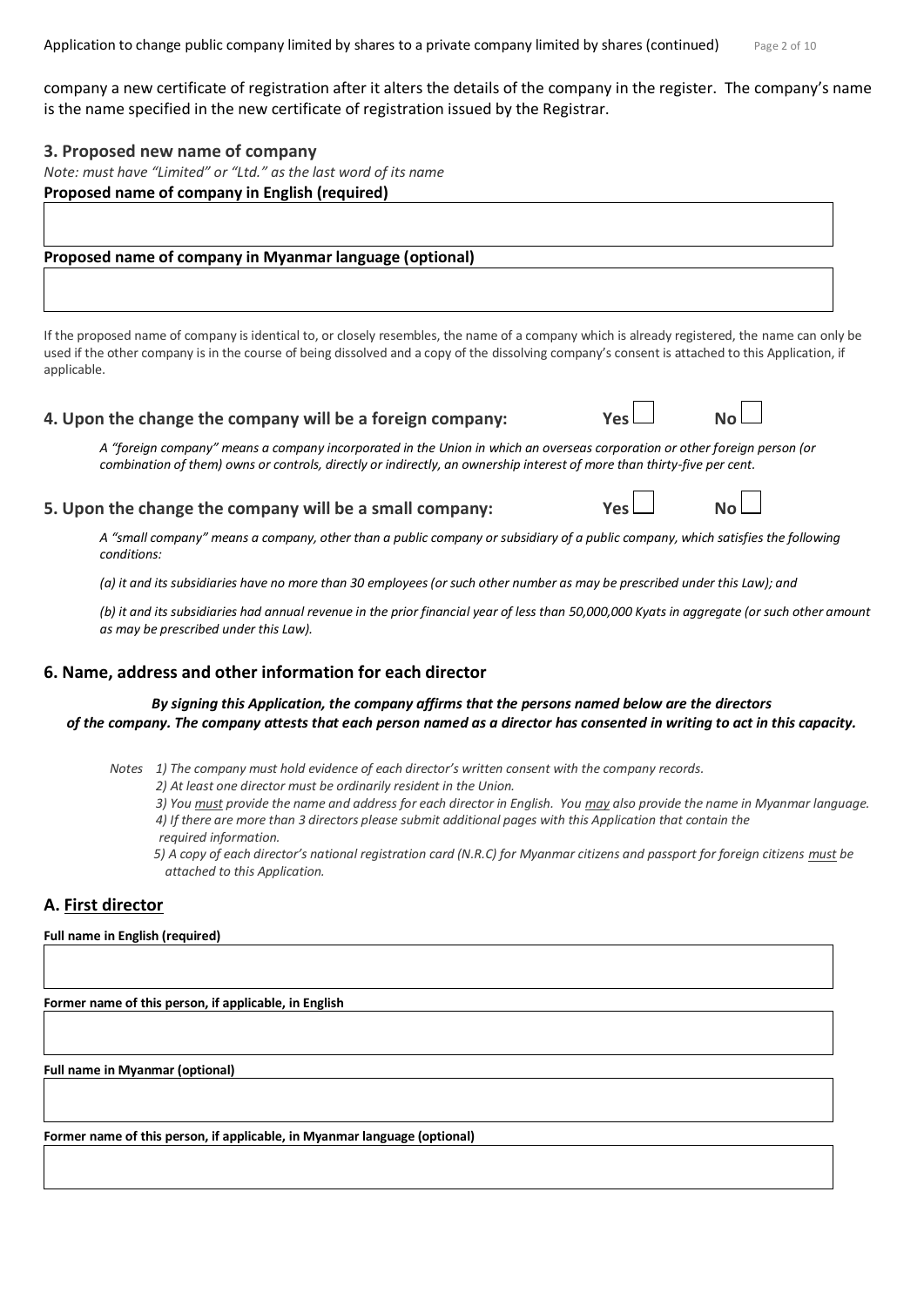| <b>Nationality</b>                                                               | N.R.C. (for Myanmar citizens) / Passport (for foreign citizens only) |                     |
|----------------------------------------------------------------------------------|----------------------------------------------------------------------|---------------------|
|                                                                                  |                                                                      |                     |
| Other nationalities, if applicable                                               |                                                                      |                     |
|                                                                                  |                                                                      |                     |
| <b>Business occupation, if any</b>                                               |                                                                      |                     |
|                                                                                  |                                                                      |                     |
| Date of birth<br>Gender                                                          |                                                                      |                     |
| Female<br>Male                                                                   |                                                                      |                     |
| Usual residential address for this director in English (required)                |                                                                      |                     |
| Street number and street name                                                    |                                                                      |                     |
|                                                                                  |                                                                      |                     |
| Unit, level, etc. (if applicable)                                                |                                                                      |                     |
|                                                                                  |                                                                      |                     |
| Quarter/City/Township                                                            |                                                                      |                     |
|                                                                                  |                                                                      |                     |
|                                                                                  |                                                                      |                     |
| State/Region                                                                     | Country                                                              | Postcode (optional) |
|                                                                                  |                                                                      |                     |
| Email address (optional, but an email is required to receive notifications)      |                                                                      |                     |
|                                                                                  |                                                                      |                     |
|                                                                                  |                                                                      |                     |
| Phone Number (optional, but a phone number is required to receive notifications) |                                                                      |                     |
|                                                                                  |                                                                      |                     |

## **B. Second director**

**Full name in English (required)**

**Former name of this person, if applicable, in English** 

**Full name in Myanmar (optional)**

**Former name of this person, if applicable, in Myanmar language (optional)**

Nationality **N.R.C. (for Myanmar citizens)** / Passport (for foreign citizens only)

**Other nationalities, if applicable**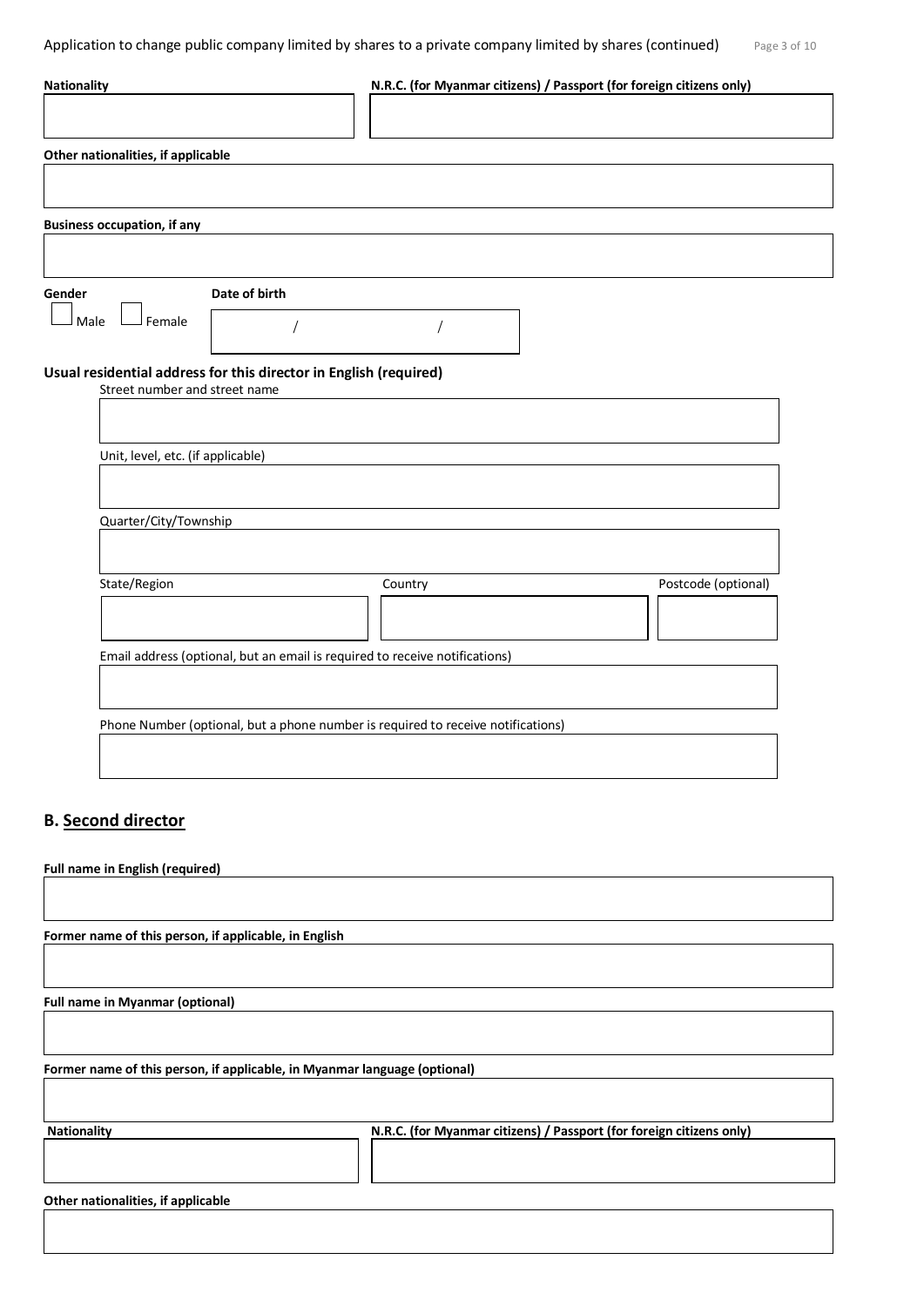Application to change public company limited by shares to a private company limited by shares (continued)  $P_{\text{age 4 of 10}}$ 

| Gender                            |                                                                                                    |                                                                             |                     |
|-----------------------------------|----------------------------------------------------------------------------------------------------|-----------------------------------------------------------------------------|---------------------|
|                                   | Date of birth                                                                                      |                                                                             |                     |
| Female<br>Male                    |                                                                                                    |                                                                             |                     |
|                                   | Usual residential address for this director in English (required)<br>Street number and street name |                                                                             |                     |
|                                   |                                                                                                    |                                                                             |                     |
|                                   |                                                                                                    |                                                                             |                     |
| Unit, level, etc. (if applicable) |                                                                                                    |                                                                             |                     |
|                                   |                                                                                                    |                                                                             |                     |
|                                   |                                                                                                    |                                                                             |                     |
|                                   |                                                                                                    |                                                                             |                     |
|                                   |                                                                                                    |                                                                             |                     |
| Quarter/City/Township             |                                                                                                    |                                                                             |                     |
|                                   |                                                                                                    |                                                                             |                     |
| State/Region                      |                                                                                                    | Country                                                                     | Postcode (optional) |
|                                   |                                                                                                    |                                                                             |                     |
|                                   |                                                                                                    |                                                                             |                     |
|                                   |                                                                                                    |                                                                             |                     |
|                                   |                                                                                                    | Email address (optional, but an email is required to receive notifications) |                     |
|                                   |                                                                                                    |                                                                             |                     |

# **C. Third director**

| <b>Full name in English (required)</b>                |                                                                           |
|-------------------------------------------------------|---------------------------------------------------------------------------|
|                                                       |                                                                           |
|                                                       |                                                                           |
| Former name of this person, if applicable, in English |                                                                           |
|                                                       |                                                                           |
|                                                       |                                                                           |
|                                                       |                                                                           |
| <b>Full name in Myanmar (optional)</b>                |                                                                           |
|                                                       |                                                                           |
|                                                       |                                                                           |
|                                                       | Former name of this person, if applicable, in Myanmar language (optional) |
|                                                       |                                                                           |
|                                                       |                                                                           |
| <b>Nationality</b>                                    | N.R.C. (for Myanmar citizens) / Passport (for foreign citizens only)      |
|                                                       |                                                                           |
|                                                       |                                                                           |
|                                                       |                                                                           |
| Other nationalities, if applicable                    |                                                                           |
|                                                       |                                                                           |
|                                                       |                                                                           |
| <b>Business occupation, if any</b>                    |                                                                           |
|                                                       |                                                                           |
|                                                       |                                                                           |
|                                                       |                                                                           |
| Gender                                                | Date of birth                                                             |
| Female<br>Male                                        |                                                                           |
|                                                       |                                                                           |
|                                                       |                                                                           |
|                                                       |                                                                           |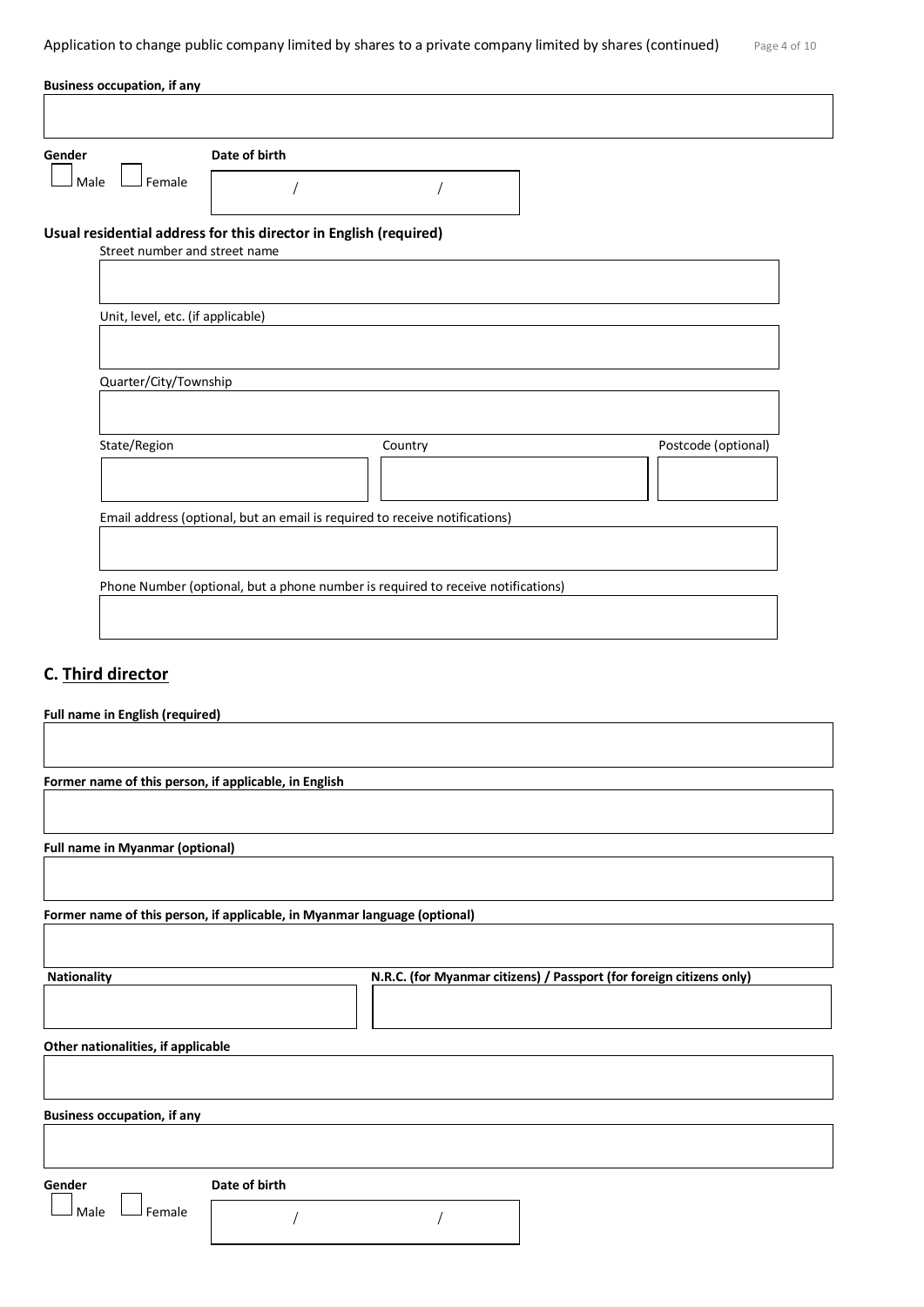#### **Usual residential address for this director in English (required)**

| Street number and street name                                               |                                                                                  |                     |
|-----------------------------------------------------------------------------|----------------------------------------------------------------------------------|---------------------|
|                                                                             |                                                                                  |                     |
|                                                                             |                                                                                  |                     |
| Unit, level, etc. (if applicable)                                           |                                                                                  |                     |
|                                                                             |                                                                                  |                     |
|                                                                             |                                                                                  |                     |
| Quarter/City/Township                                                       |                                                                                  |                     |
|                                                                             |                                                                                  |                     |
|                                                                             |                                                                                  |                     |
| State/Region                                                                | Country                                                                          | Postcode (optional) |
|                                                                             |                                                                                  |                     |
|                                                                             |                                                                                  |                     |
| Email address (optional, but an email is required to receive notifications) |                                                                                  |                     |
|                                                                             |                                                                                  |                     |
|                                                                             |                                                                                  |                     |
|                                                                             | Phone Number (optional, but a phone number is required to receive notifications) |                     |
|                                                                             |                                                                                  |                     |
|                                                                             |                                                                                  |                     |
|                                                                             |                                                                                  |                     |

### **7. Name, address and other information for secretary, if applicable**

A company may have a secretary, but this is not required.

#### *By signing this Application, the company affirms that the person named below is the secretary of the company. The company attests that the person named as secretary has consented in writing to act in this capacity.*

*Note: 1) The company must hold evidence of the secretary's written consent with the company records. 2) A copy of the secretary's national registration card (N.R.C) for Myanmar citizens and passport for foreign citizens must be attached to this Application.* 

**Full name in English (required)**

**Former name of this person, if applicable, in English**

**Full name in Myanmar (optional)**

**Former name of this person, if applicable, in Myanmar language (optional)**

**Nationality N.R.C. (for Myanmar citizens) / Passport (for foreign citizens only)**

**Other nationalities, if applicable**

**Business occupation, if any**

**Gender Date of birth**

 $\Box$  Female

/ /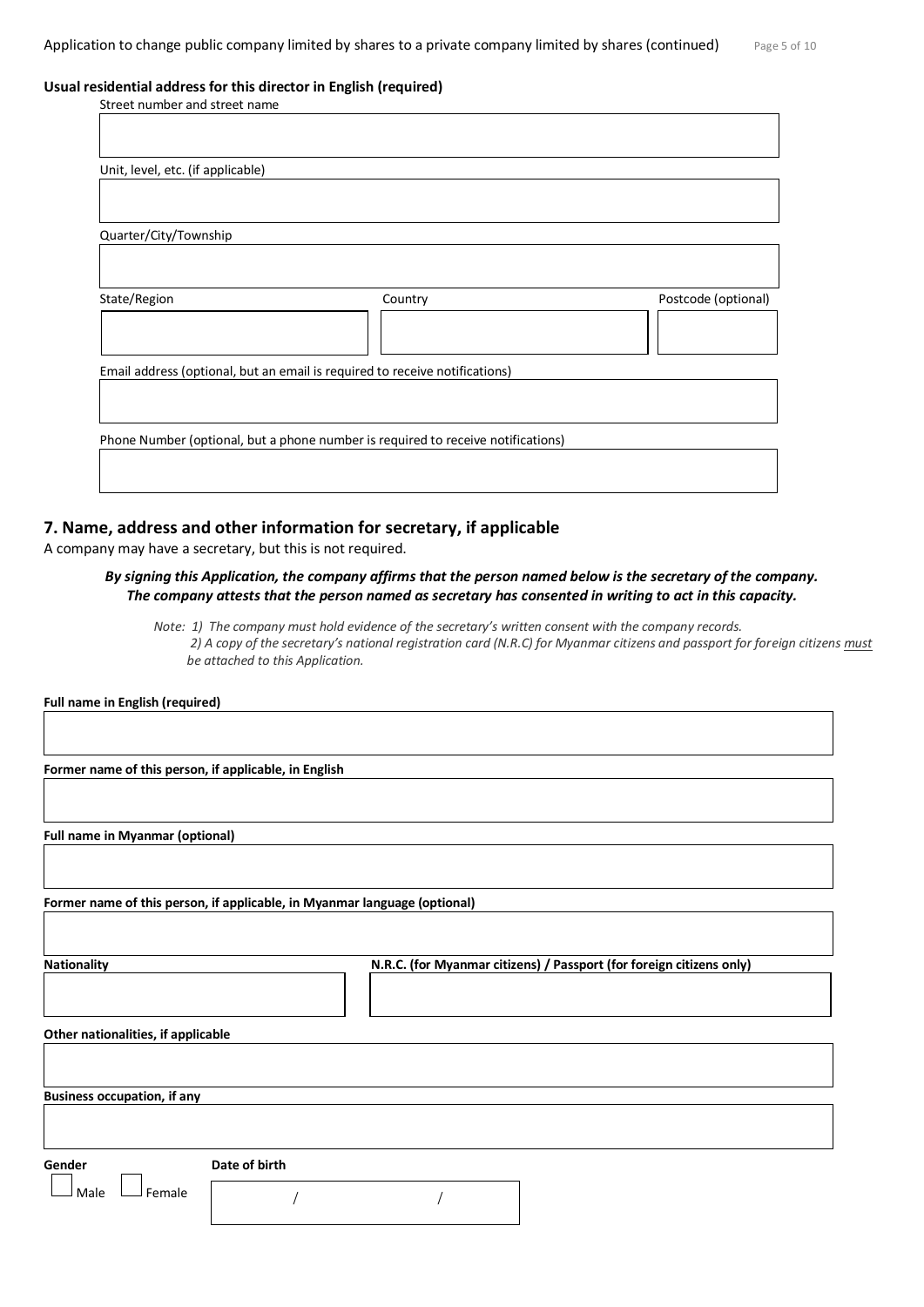#### **Usual residential address in English (required)**

| Street number and street name     |         |                     |
|-----------------------------------|---------|---------------------|
|                                   |         |                     |
|                                   |         |                     |
| Unit, level, etc. (if applicable) |         |                     |
|                                   |         |                     |
|                                   |         |                     |
| Quarter/City/Township             |         |                     |
|                                   |         |                     |
|                                   |         |                     |
| State/Region                      | Country | Postcode (optional) |
|                                   |         |                     |
|                                   |         |                     |
|                                   |         |                     |
| Email address                     |         |                     |
|                                   |         |                     |
|                                   |         |                     |
| Phone Number                      |         |                     |
|                                   |         |                     |

# **8. Registered office address in English**

| Street number and street name     |         |                     |
|-----------------------------------|---------|---------------------|
|                                   |         |                     |
|                                   |         |                     |
| Unit, level, etc. (if applicable) |         |                     |
|                                   |         |                     |
|                                   |         |                     |
|                                   |         |                     |
| Quarter/City/Township             |         |                     |
|                                   |         |                     |
|                                   |         |                     |
| State/Region                      | Country | Postcode (optional) |
|                                   |         |                     |
|                                   |         |                     |
|                                   |         |                     |

# **9. Address of principal place of business in the Union in English (if different to registered office)**

| Street number and street name     |         |                     |
|-----------------------------------|---------|---------------------|
|                                   |         |                     |
|                                   |         |                     |
| Unit, level, etc. (if applicable) |         |                     |
|                                   |         |                     |
|                                   |         |                     |
| Quarter/City/Township             |         |                     |
|                                   |         |                     |
|                                   |         |                     |
| State/Region                      | Country | Postcode (optional) |
|                                   |         |                     |
|                                   |         |                     |
|                                   |         |                     |

## **10. Share capital**

**A. Total number of shares of all classes to be issued by the company:**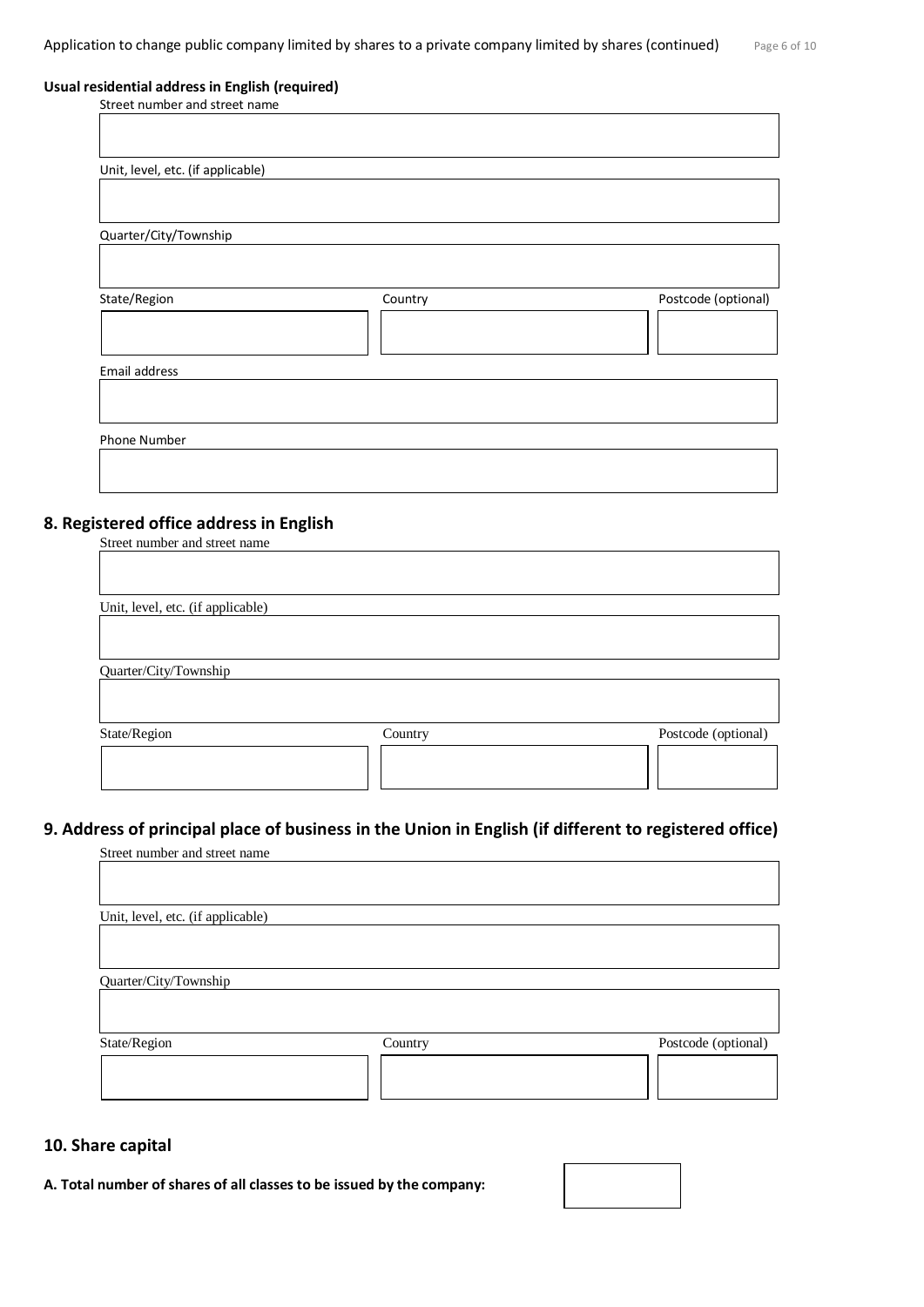Application to change public company limited by shares to a private company limited by shares (continued)  $P_{\text{Bg}}e 7$  of 10

| B. The currency in which the company's share capital is to be denominated: |  |
|----------------------------------------------------------------------------|--|
| (MMK or USD)                                                               |  |

#### **C. Does the company have an ultimate holding company?** Yes | | No

*This question only applies if the company has a member which is a corporate entity. "Ultimate holding company", in relation to a body corporate, means a body corporate that is a holding company of the first-mentioned body corporate and is itself not a subsidiary of any body corporate.*

#### **Name of ultimate holding company**

**Registration number (if applicable) Jurisdiction of incorporation**

#### **D. Share capital structure**

| Share class code | Full title of class if not listed in the share<br>class code table below | Total number<br>of shares | Total amount paid on<br>these shares (if<br>applicable) | Total amount unpaid<br>on these shares (if<br>applicable) |
|------------------|--------------------------------------------------------------------------|---------------------------|---------------------------------------------------------|-----------------------------------------------------------|
|                  |                                                                          |                           |                                                         |                                                           |
|                  |                                                                          |                           |                                                         |                                                           |
|                  |                                                                          |                           |                                                         |                                                           |

*The following are standard share codes that may be used to complete the table above. If the company will have a class of shares that does not appear in this table below please enter the full title of the class in the space provided above.*

| Share class code | <b>Full title of share class</b> |
|------------------|----------------------------------|
| <b>ORD</b>       | Ordinary                         |
| A                | Class A shares                   |
| B                | Class B shares                   |
|                  | Class C shares                   |
| <b>EMP</b>       | Employee's shares                |
| <b>MGM</b>       | Management shares                |
| <b>RED</b>       | Redeemable shares                |
| <b>PRF</b>       | Preference shares                |
| <b>REDP</b>      | Redeemable-Preference shares     |

## **11. Members**

#### **Instructions for completing member information**

*If there is insufficient space please attach additional pages with this Application containing the required information.*

#### **Number of members**

A private company may have no more than fifty (50) members. However—

a) Shares held by employees of the company do not count towards this 50-members limit; and

b) If two or more persons hold shares jointly, they are treated as one member. For joint members, provide the particulars of each person on a separate sheet and indicate that the shares are jointly held.

*By signing this Application, the company attests that each person named as a member has consented in writing to act in this capacity and subscribe for the shares to be allotted to them.*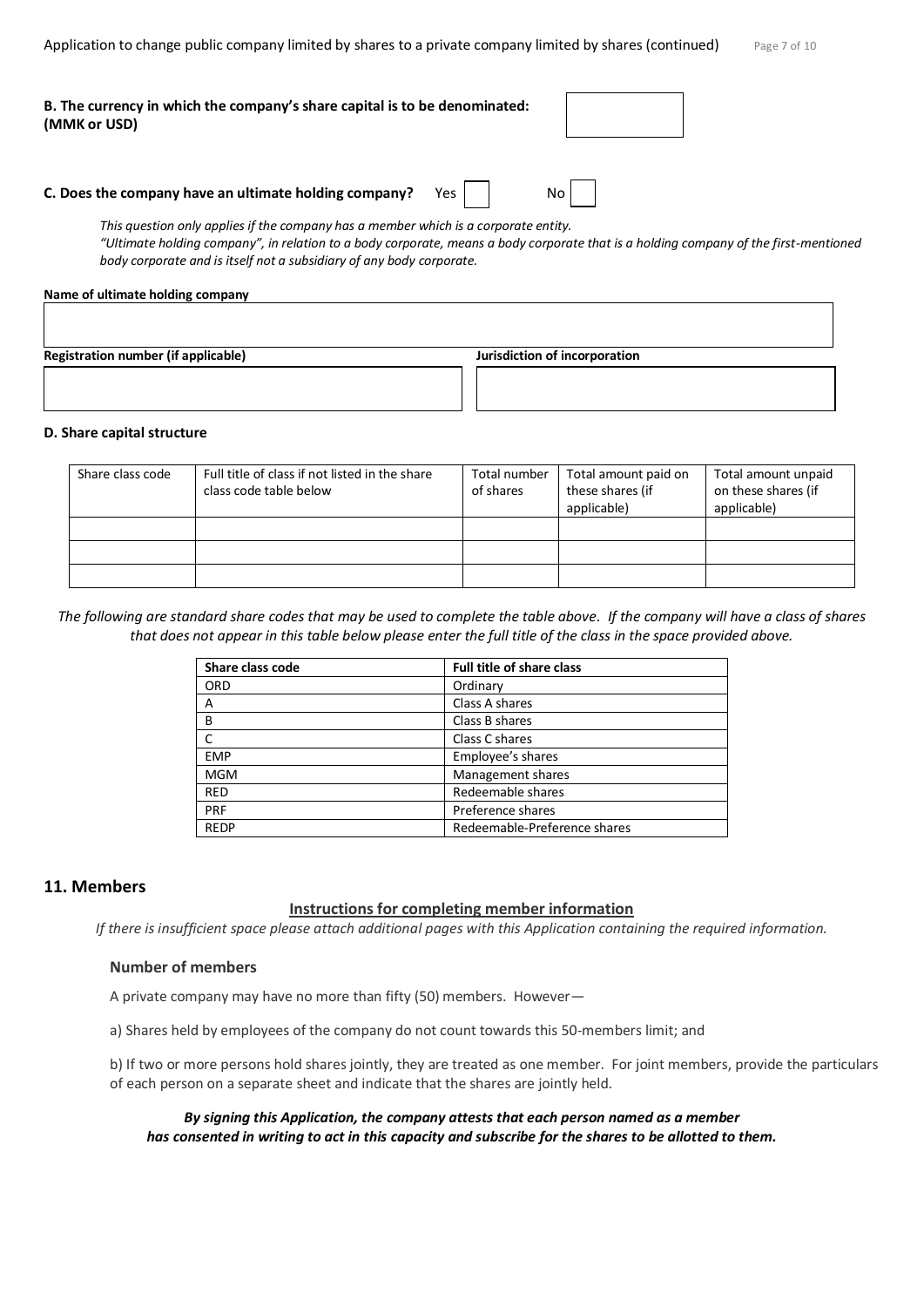# **A. Members that are natural persons**

## **i) First member that is a natural person**

| <b>Nationality</b>                                                    | N.R.C. (for Myanmar citizens) / Passport (for foreign citizens only) |
|-----------------------------------------------------------------------|----------------------------------------------------------------------|
| Other nationalities, if applicable                                    |                                                                      |
|                                                                       |                                                                      |
| Date of birth<br>Gender                                               |                                                                      |
| $\mathsf{\mathsf{I}}$ Female<br>Male                                  |                                                                      |
| <b>Address in English (required)</b><br>Street number and street name |                                                                      |
|                                                                       |                                                                      |
| Unit, level, etc. (if applicable)                                     |                                                                      |
|                                                                       |                                                                      |
| Quarter/City/Township                                                 |                                                                      |

#### **Shareholding details**

| Share class code | Full title of class if not listed in the<br>share class code table | Total number<br>of shares | Total amount paid on<br>these shares (if<br>applicable) | Total amount unpaid<br>on these shares (if<br>applicable) |
|------------------|--------------------------------------------------------------------|---------------------------|---------------------------------------------------------|-----------------------------------------------------------|
|                  |                                                                    |                           |                                                         |                                                           |
|                  |                                                                    |                           |                                                         |                                                           |
|                  |                                                                    |                           |                                                         |                                                           |

### **ii) Second member that is a natural person**

**Full name in English (required)**

**Full name in Myanmar language (optional)**

**Nationality N.R.C. (for Myanmar citizens) / Passport (for foreign citizens only)**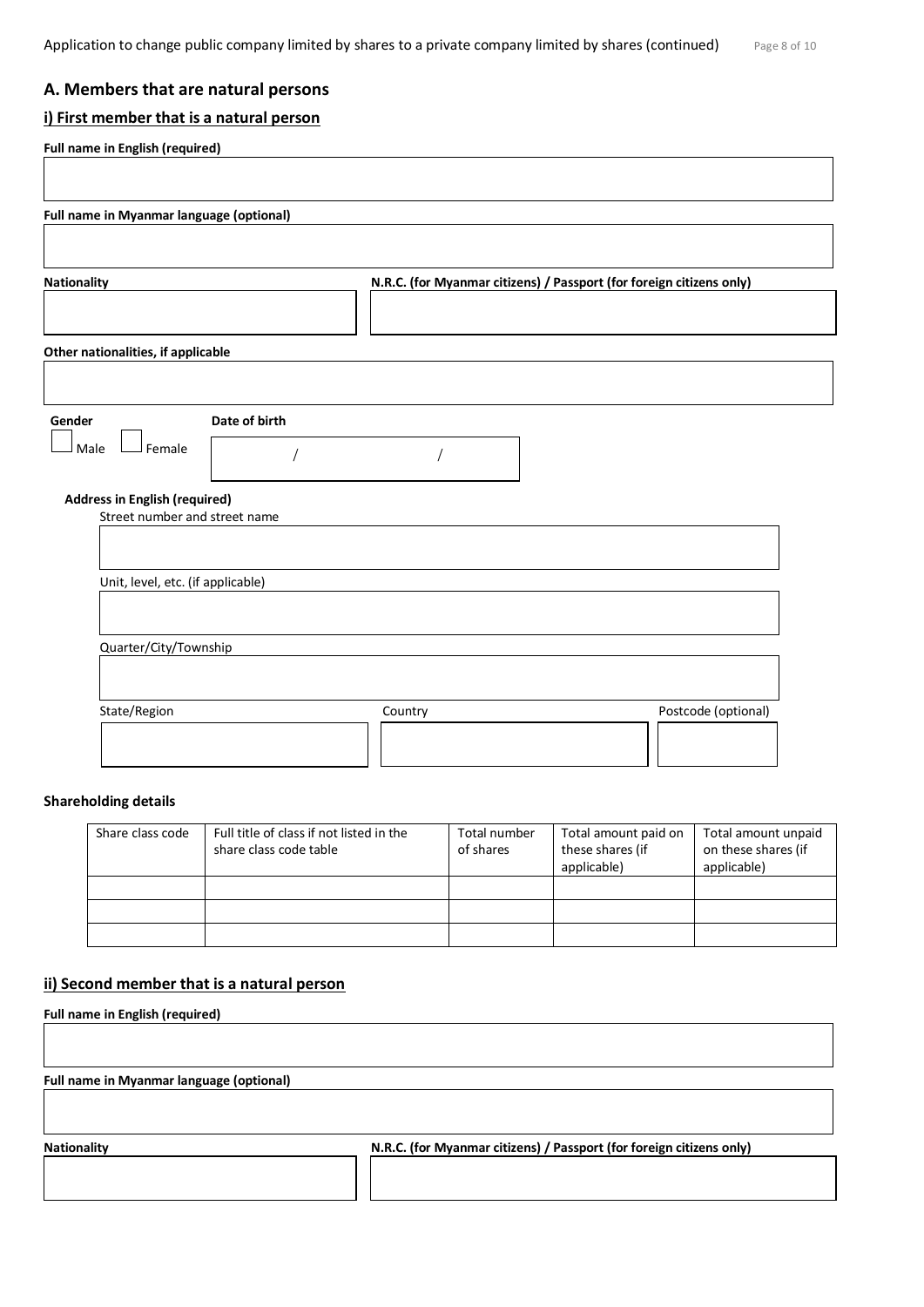| Gender                               | Date of birth |         |  |                     |
|--------------------------------------|---------------|---------|--|---------------------|
| Female<br>Male                       |               |         |  |                     |
| <b>Address in English (required)</b> |               |         |  |                     |
| Street number and street name        |               |         |  |                     |
|                                      |               |         |  |                     |
| Unit, level, etc. (if applicable)    |               |         |  |                     |
|                                      |               |         |  |                     |
|                                      |               |         |  |                     |
| Quarter/City/Township                |               |         |  |                     |
|                                      |               |         |  |                     |
|                                      |               |         |  |                     |
| State/Region                         |               | Country |  | Postcode (optional) |
|                                      |               |         |  |                     |
|                                      |               |         |  |                     |

## **Shareholding details**

| Share class code | Full title of class if not listed in the<br>share class code table | Total number<br>of shares | Total amount paid on<br>these shares (if<br>applicable) | Total amount unpaid<br>on these shares (if<br>applicable) |
|------------------|--------------------------------------------------------------------|---------------------------|---------------------------------------------------------|-----------------------------------------------------------|
|                  |                                                                    |                           |                                                         |                                                           |
|                  |                                                                    |                           |                                                         |                                                           |
|                  |                                                                    |                           |                                                         |                                                           |

# **B. Members that are corporate entities**

| <b>Registration number</b>        |                                                                                    | Jurisdiction of incorporation |
|-----------------------------------|------------------------------------------------------------------------------------|-------------------------------|
|                                   |                                                                                    |                               |
|                                   |                                                                                    |                               |
| Street number and street name     | Address in English in home jurisdiction (for entities not registered in the Union) |                               |
|                                   |                                                                                    |                               |
|                                   |                                                                                    |                               |
| Unit, level, etc. (if applicable) |                                                                                    |                               |
|                                   |                                                                                    |                               |
|                                   |                                                                                    |                               |
| Quarter/City/Township             |                                                                                    |                               |
|                                   |                                                                                    |                               |
|                                   |                                                                                    |                               |
| State/Region                      | Country                                                                            | Postcode (optional)           |
|                                   |                                                                                    |                               |